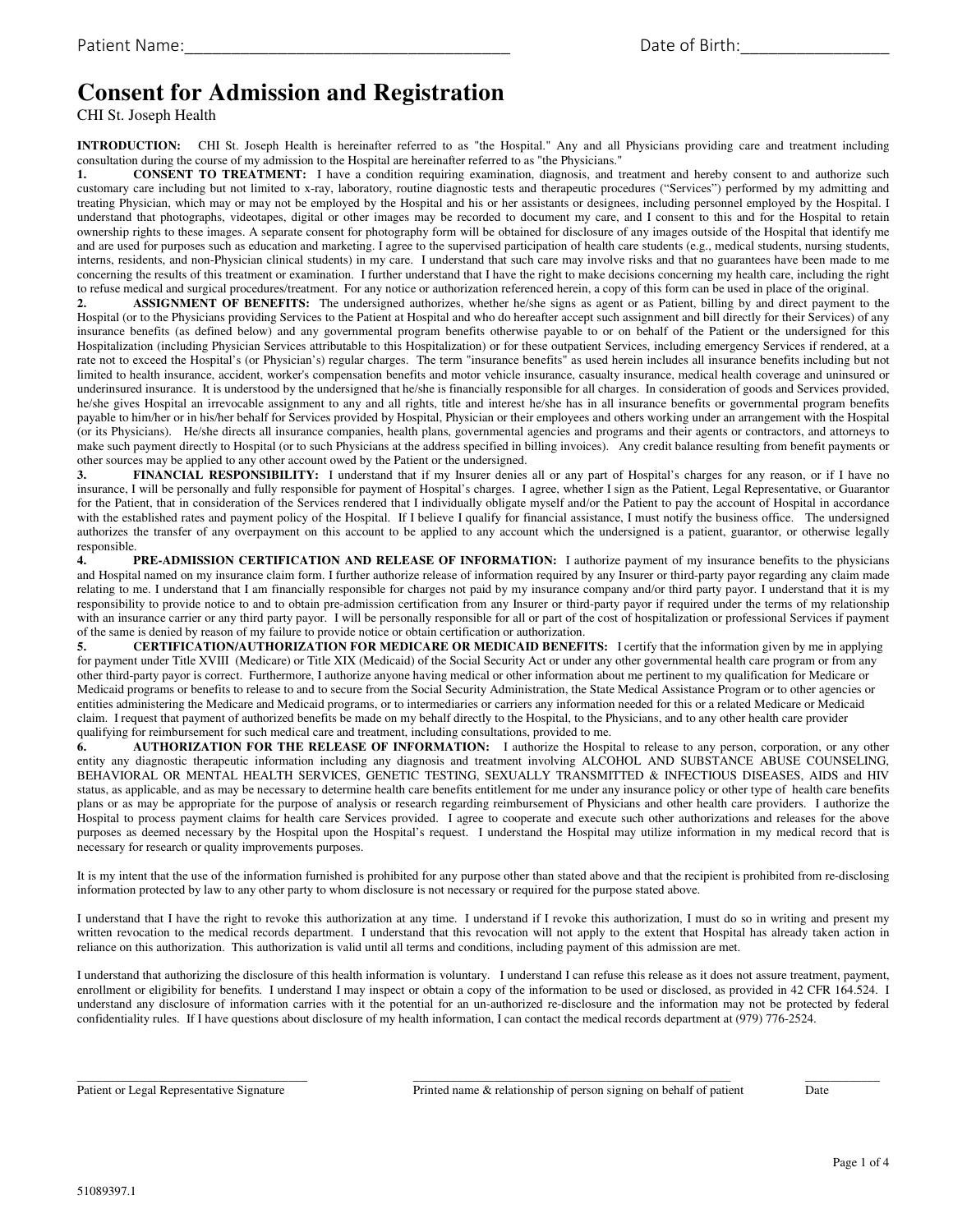**7. INDEPENDENT STATUS OF PHYSICIANS:** I recognize that not all Physicians, and health care providers including, but not limited to, Certified Registered Nurse Anesthetists, Radiologists, Emergency Room Physicians, Anesthesiologists, Physical, Occupational and Speech Therapists, residents or medical students (under the supervision of Physicians and/or residents) who provide Services to me during this admission are employees or agents of the Hospital. Such individuals are INDEPENDENT CONTRACTORS who are granted privileges to use the Hospital for private Patients and bill separately for their Services. In addition, I understand that the Hospital is not responsible for nor does it assume any liability for the acts or omissions of any such independent contractors.

**8. TESTING FOR INFECTIOUS DISEASES:** I understand that, if testing for Human Immunodeficiency Virus ("HIV") or any other blood borne infectious disease is ordered by a Physician for diagnostic purposes, I will be asked to sign a separate written informed consent. I also understand that, in the case of exposure of a health care provider or first responder (such as an emergency worker, fire fighter or police officer) to my bodily fluids, although I will be informed of the right to consent to testing for HIV or other infectious diseases transmitted by bodily fluids, in most cases, tests may be performed on previously gathered bodily fluid samples or a court order may be obtained to compel such testing. Information concerning the fact that a test was ordered and the results of such test will remain confidential and be disclosed by the Hospital only as permitted by law**.** 

**9. PERSONAL EQUIPMENT AND VALUABLES:** I understand that the Hospital does not accept responsibility and will not reimburse me for the loss of money, jewelry, eyewear, hearing aids, dentures, clothing or other personal property or valuables which I bring to the Hospital. I take full responsibility for such items and agree to release the Hospital from any and all liability from damage, loss or theft of such items unless, as applicable, the items are deposited in the Hospital safe for safekeeping. I also understand that I must inform the admissions clerk or a nurse if I bring any electrical equipment to the Hospital (e.g. ventilators; Bipap machine, Cpap machine) and adhere to Hospital policies regarding its use. I assume full responsibility for such electrical equipment and for any injury caused by the use of the electrical equipment brought from home.

**10. SEMI-PRIVATE AND PRIVATE ACCOMMODATIONS DIFFERENTIAL:** I understand that Medicare and other payers do not pay the difference in the cost between a private and semi-private room when use of a private room is not ensured by medical necessity for isolation purposes. If I request a private room at any time during the Hospital stay, I, hereby agree that the difference in the cost between a semi-private and private room will be my responsibility to pay.<br>11. WORKE

**11. WORKER'S COMPENSATION AUTHORIZATION:** If my admission to the Hospital is a result of a work related injury, I hereby waive any privilege I may have with the Hospital, or other healthcare provider, and I hereby authorize these providers to provide the worker's compensation administrator, any information, including, but not limited to, the right to inspect and copy all of my medical records related to my injury or to my past relevant medical history. In the event there is a dispute about the compensability of my claim or worker's compensation benefits, and if my employer is not specifically determined by a Court of the Department of Labor to be responsible for worker's compensation medical expenses for the condition or injury that is the basis of my admission, I agree to be personally responsible for all such expenses. I further agree that if my worker's compensation claim is settled with my employer on a disputed basis without a specific finding that such is compensable as a worker's compensation injury, I (or my attorney if I am represented), will withhold sufficient funds from any settlement to pay all amounts owed to the Hospital for treatment of the condition which is the basis for this admission and I hereby grant an assignment to the Hospital for payment of all such expenses under such circumstances.

12. **GENERAL DUTY NURSING:** Except in the special care units, the Hospital provides only general nursing care. The Patient and/or Representative should consult with the Patient's attending Physician(s) to determine if the Patient's condition requires continuous or special duty nursing care. If so, such special duty nursing care must be arranged by the Patient, or Legal Representative and the Hospital shall in no way be responsible for failure to provide the same and is hereby released from any and all liability from failure to provide special duty nursing care and from any liability arising from any acts or conduct of anyone providing special duty nursing care.<br>13. COMMUNICATIONS

**13. COMMUNICATIONS CONSENT:** By providing my cell, landline, or any other number(s), I expressly consent to receiving communications from Hospital, its staff, its contractors, collection agents, and others, at any numbers I provide or that are later acquired for me. These parties may use this information to contact me by live agent, voice mail, text message, using an auto dialer or other computer assisted technology, pre-recorded message(s), or by any other form of electronic communication for any purpose including, but not limited to, appointment and follow-up health care reminders, scheduling, my account(s), assignment of benefits, and/or financial responsibility. I understand that depending on my phone plan I could be charged for these calls or text messages. I agree to provide new number(s) if my number(s) change. Providing these numbers is not a condition of receiving healthcare services.

**14. PHARMACY HEALTH INFORMATION EXCHANGE:** I consent to Hospital to obtain my medication history information electronically through a pharmacy health information exchange (e.g., Surescripts, E-Prescribe). Physicians and providers access the information to know what medications I am taking so that they can treat me appropriately and avoid adverse drug reactions.

**Advance Directive**: An Advance Directive allows you to tell your physician or give someone else the authority to tell your physician what kind of care you would like to receive if you become unable to make medical decisions for yourself.

## **Do you have an advance directive?** \_\_\_ Yes \_\_\_No

| If Yes:                                                       | If No:                                                        |  |
|---------------------------------------------------------------|---------------------------------------------------------------|--|
| Have you provided a copy to the Hospital?                     | Would you like to receive information to formulate an Advance |  |
| $Yes$ No                                                      | Directive?                                                    |  |
| Please indicate which type(s) of directive you have provided: | Yes No                                                        |  |
| Directive to Physicians / Living Will                         |                                                               |  |
| Out-of-Hospital DNR Order                                     | If Yes, information given:                                    |  |
| <b>Medical Power of Attorney</b>                              | Yes No                                                        |  |
| Declaration for Mental Health Treatment                       |                                                               |  |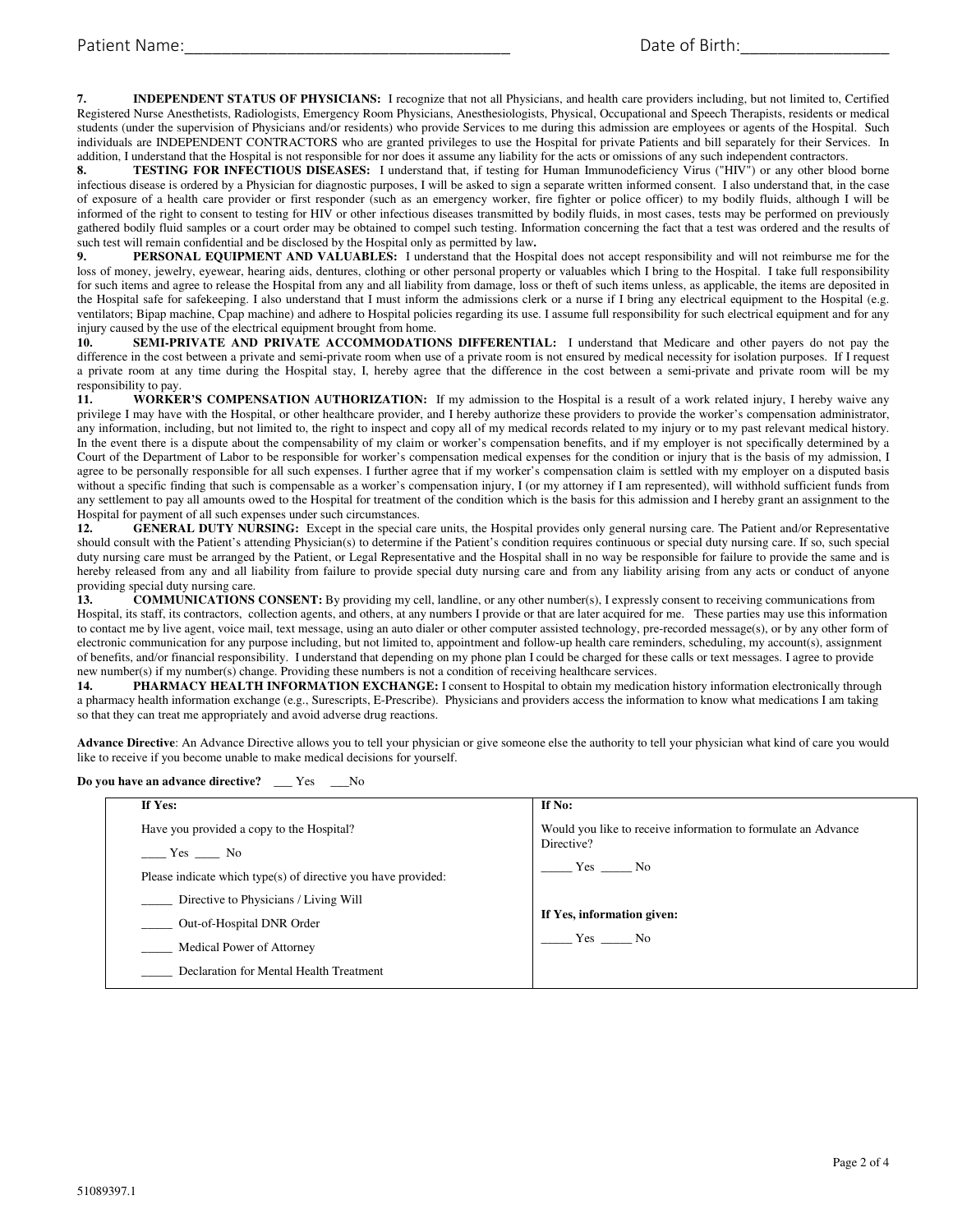**Directory Information Disclosure:** I, the undersigned, understand that should I/the patient be hospitalized, that information about my/the patient's health care is kept in my/the patient's medical record and is kept private.

#### **Please choose and initial by one of the following options:**

**Option A:** \_\_\_\_\_\_\_\_\_\_ I authorize the Hospital to use the following information to maintain a directory of individuals in the Hospital: my name, my location in the Hospital, my condition (as described in general terms such as critical, poor, fair, good or excellent), and my religious affiliation. I authorize the Hospital to disclose such information to members of the clergy or to persons who ask for me by name (with the exception of my religious affiliation).

**Option B:** \_\_\_\_\_\_\_\_\_\_\_ **NO INFORMATION / NO DISCLOSURE:** I do not want anyone to know that I am a patient in this facility. I do NOT authorize release of any information regarding my admission or treatment. **I understand that mail, flowers, visitors and phone calls will be refused on my behalf. I understand that friends and family will not be allowed to visit me.**

**Patient Identification Number:** I further understand that the Hospital has a policy to allow the release of patient related medical information and updates **DURING CURRENT HOSPITALIZATION ONLY** to individuals authorized by the patient to receive this information. For this purpose, a **Patient Identification Number (PIN)** is available to the patient who can decide to share this number at his/her discretion with family and/or friends so the Hospital staff can share information about patient location and condition with those designated by the patient who have been provided the PIN information. Otherwise, the information will be restricted to those individuals who do not have the PIN information.

**REPRESENTATION/SIGNATURE:** My signature below indicates that I have read fully and understand this document or have had it read to me and that I (As the Patient or the Patient's Legal Representative, or Guarantor) hereby accept and agree to the terms of this Conditions on Admission.

AM / PM

#### **Check all that apply prior to signature.**

 I received a copy of the Rights & Responsibilities of Patients. I received the Important Message from Medicare

Signature of Patient, Legal Representative or Legal Guarantor Date Date Date Time

If other than Patient, Relationship of above Signatory to Patient Reason, if other than Patient (Incompetent, Minor, ect.)

Witness Signature

Interpreter Name/Number (if applicable)

Hospital does not discriminate on the basis of race, color, national origin, sex, religion, age or disability in employment or providing Services.

**ACKNOWLEDGEMENT OF RECEIPT OF NOTICE OF PRIVACY PRACTICES:** I have received a copy of the Hospital's Notice of Privacy Practices and have indicated so by signing here.

| Signature of Patient /Legal Representative/Guarantor | Date |
|------------------------------------------------------|------|
|------------------------------------------------------|------|

**OR** 

\* The undersigned certifies that he or she provided a Notice of Privacy Practices to the Patient, but that the Patient either was unable to or unwilling to acknowledge receipt of such Notice of Privacy Practices for the reason noted below.

Name of Hospital Representative Seeking Acknowledgement\* Date

Reason for Lack of Acknowledgment: